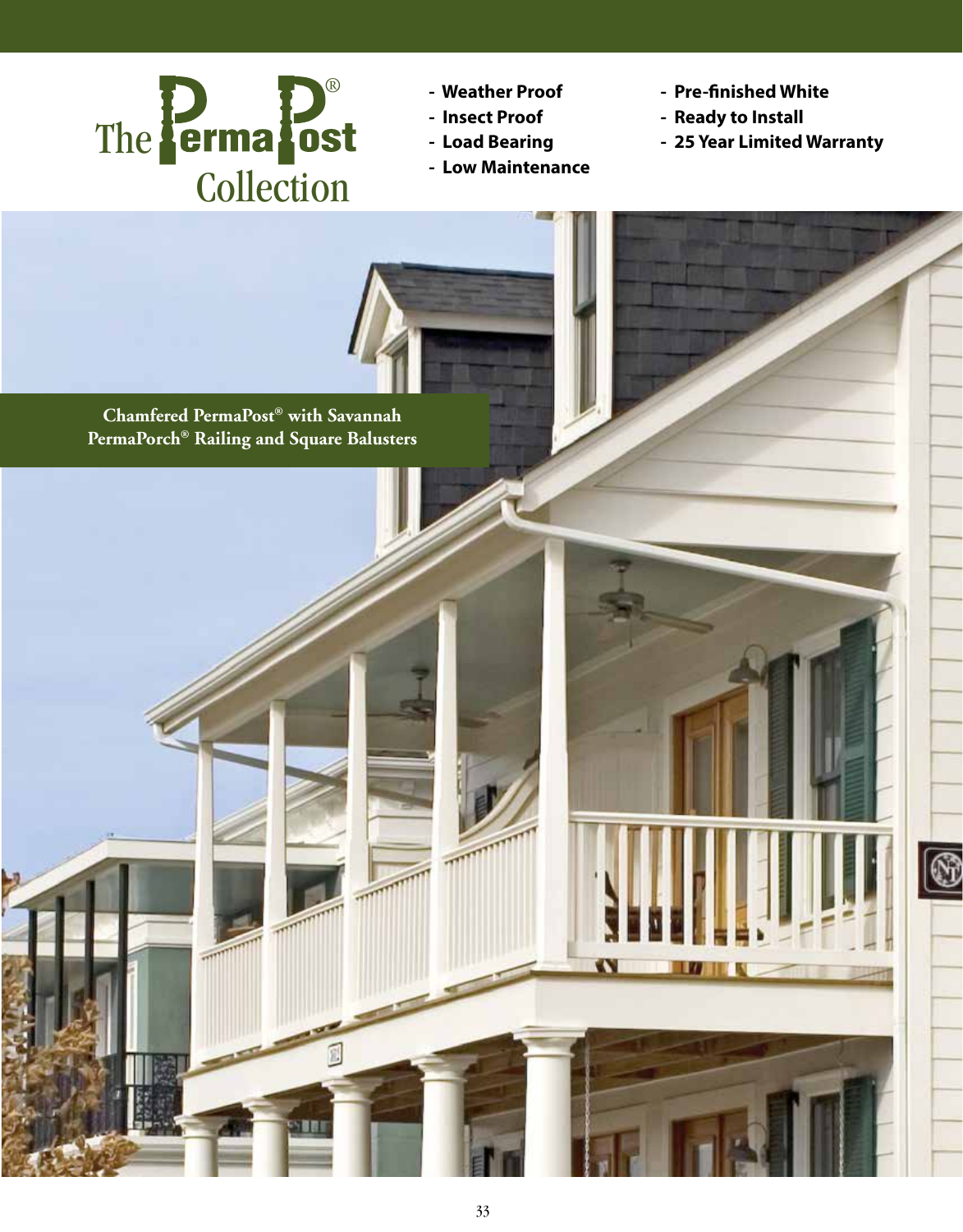The Square PermaPost® is made from low maintenance PVC and is pre-finished with a white capstock. HB&G's Colonial and Chamfered PermaPost® are made from a low maintenance polyethylene and are pre-finished

white. For a warm and inviting decorative look for your front porch, choose from either the 5" or 6" Colonial PermaPost®, the 5" Square PermaPost®, or the 6" Chamfered PermaPost®.



# PermaPosts<sup>®</sup>

## Perma Lamp Posts

Porch-Loc™

- **Adds wind uplift resistance**
- **Porch-Loc™ secures structural Colonial and Square PermaPost® to floor and beam/header**
- **Easy installation**
- **Durable skirts included**

#### **AVAILABLE IN 3 SIZES**

| <b>SIZE</b> | <b>Dimension</b> |
|-------------|------------------|
| 5" Colonial | 4"               |
| 6" Colonial | ς"               |
| 5" Square   | $4 - 1/4"$       |
|             |                  |

Skirts and hardware included